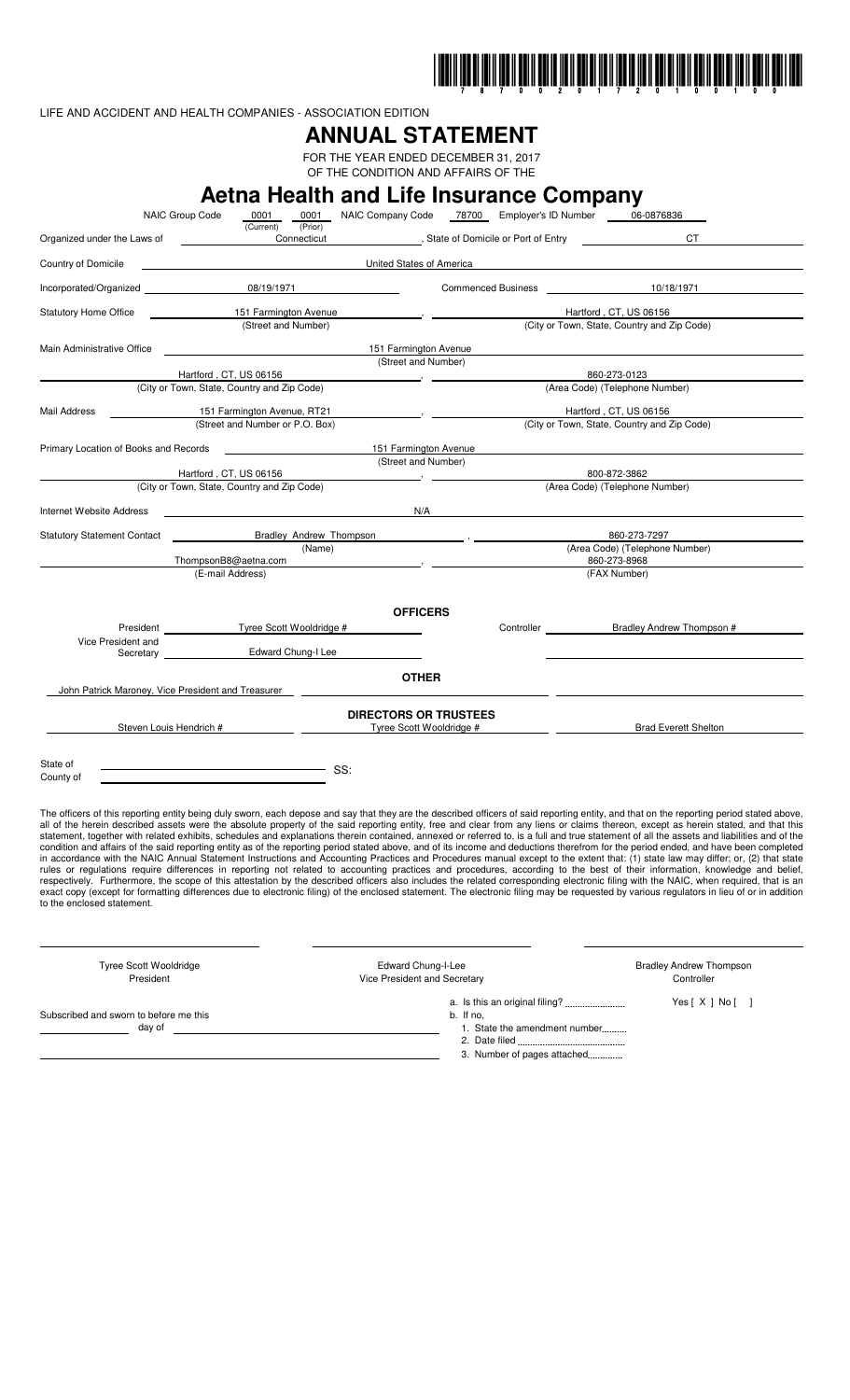

# **ACCIDENT AND HEALTH POLICY EXPERIENCE EXHIBIT FOR YEAR**

United States Policy Forms Direct Business OnlyFor The Year Ended December 31, 2017

| NAIC Group Code<br>0001              | (To Be Filed By April 1) |                                          |                          |            |                                            | NAIC Company Code 78700           |                      |
|--------------------------------------|--------------------------|------------------------------------------|--------------------------|------------|--------------------------------------------|-----------------------------------|----------------------|
|                                      |                          | $\overline{2}$<br><b>Incurred Claims</b> | 3<br>Change in           | Loss Ratio | 5<br>Number of Policies<br>or Certificates | Number of<br><b>Covered Lives</b> |                      |
|                                      | <b>Premiums Earned</b>   | Amount                                   | <b>Contract Reserves</b> | $(2+3)/1$  | as of Dec. 31                              | as of Dec. 31                     | <b>Member Months</b> |
| <b>A. INDIVIDUAL BUSINESS</b>        |                          |                                          |                          |            |                                            |                                   |                      |
| 1. Comprehensive Major Medical       |                          |                                          |                          |            |                                            |                                   |                      |
| 1.1 With Contract Reserves           |                          |                                          |                          | .0.0       |                                            |                                   |                      |
| 1.2 Without Contract Reserves        |                          |                                          |                          | 0.0        |                                            |                                   |                      |
| 1.3 Subtotal                         |                          |                                          |                          | 0.0        |                                            |                                   |                      |
| 2. Short-Term Medical                |                          |                                          |                          |            |                                            |                                   |                      |
| 2.1 With Contract Reserves           |                          |                                          |                          | 0.0        |                                            |                                   |                      |
| 2.2 Without Contract Reserves        |                          |                                          |                          | $0.0$ .    |                                            |                                   |                      |
| 2.3 Subtotal                         |                          |                                          |                          | 0.0        | $\Omega$                                   |                                   | $\Omega$             |
| 3. Other Medical (Non-Comprehensive) |                          |                                          |                          |            |                                            |                                   |                      |
| 3.1 With Contract Reserves           |                          |                                          |                          | 0.0        |                                            |                                   |                      |
| 3.2 Without Contract Reserves        |                          |                                          |                          | 0.0        |                                            |                                   |                      |
| 3.3 Subtotal                         |                          | $\sqrt{ }$                               | $\Omega$                 | 0.0        | $\Omega$                                   |                                   | $\Omega$             |
| 4. Specified/Named Disease           |                          |                                          |                          |            |                                            |                                   |                      |
| 4.1 With Contract Reserves           |                          |                                          |                          | 0.0        |                                            |                                   |                      |
| 4.2 Without Contract Reserves        |                          |                                          |                          | .0.0       |                                            |                                   |                      |
| 4.3 Subtotal                         | n                        | $\Omega$                                 | n                        | 0.0        | $\Omega$                                   | $\cap$                            | $\Omega$             |
| 5. Limited Benefit                   |                          |                                          |                          |            |                                            |                                   |                      |
| 5.1 With Contract Reserves           |                          |                                          |                          | 0.0        |                                            |                                   |                      |
| 5.2 Without Contract Reserves        |                          |                                          |                          | 0.0        |                                            |                                   |                      |
| 5.3 Subtotal                         |                          |                                          | n                        | 0.0        | $\Omega$                                   |                                   | $\Omega$             |
| 6. Student                           |                          |                                          |                          |            |                                            |                                   |                      |
| 6.1 With Contract Reserves           |                          |                                          |                          | 0.0        |                                            |                                   |                      |
| 6.2 Without Contract Reserves        |                          |                                          |                          | 0.0        |                                            |                                   |                      |
| 6.3 Subtotal                         |                          |                                          |                          | 0.0        | $\Omega$                                   |                                   | $\Omega$             |
| 7. Accident Only or AD&D             |                          |                                          |                          |            |                                            |                                   |                      |
| 7.1 With Contract Reserves           |                          |                                          |                          | 0.0        |                                            |                                   |                      |
| 7.2 Without Contract Reserves        |                          |                                          |                          | 0.0        |                                            |                                   |                      |
| 7.3 Subtotal                         |                          |                                          |                          | 0.0        | $\Omega$                                   |                                   | $\cup$               |
| 8. Disability Income - Short - Term  |                          |                                          |                          |            |                                            |                                   |                      |
| 8.1 With Contract Reserves           |                          |                                          |                          | 0.0        |                                            |                                   |                      |
| 8.2 Without Contract Reserves        |                          |                                          |                          | 0.0        |                                            |                                   |                      |
| 8.3 Subtotal                         | $\Omega$                 | $\mathbf 0$                              | 0                        | 0.0        | $\mathbf{0}$                               | $\Omega$                          | $\mathbf 0$          |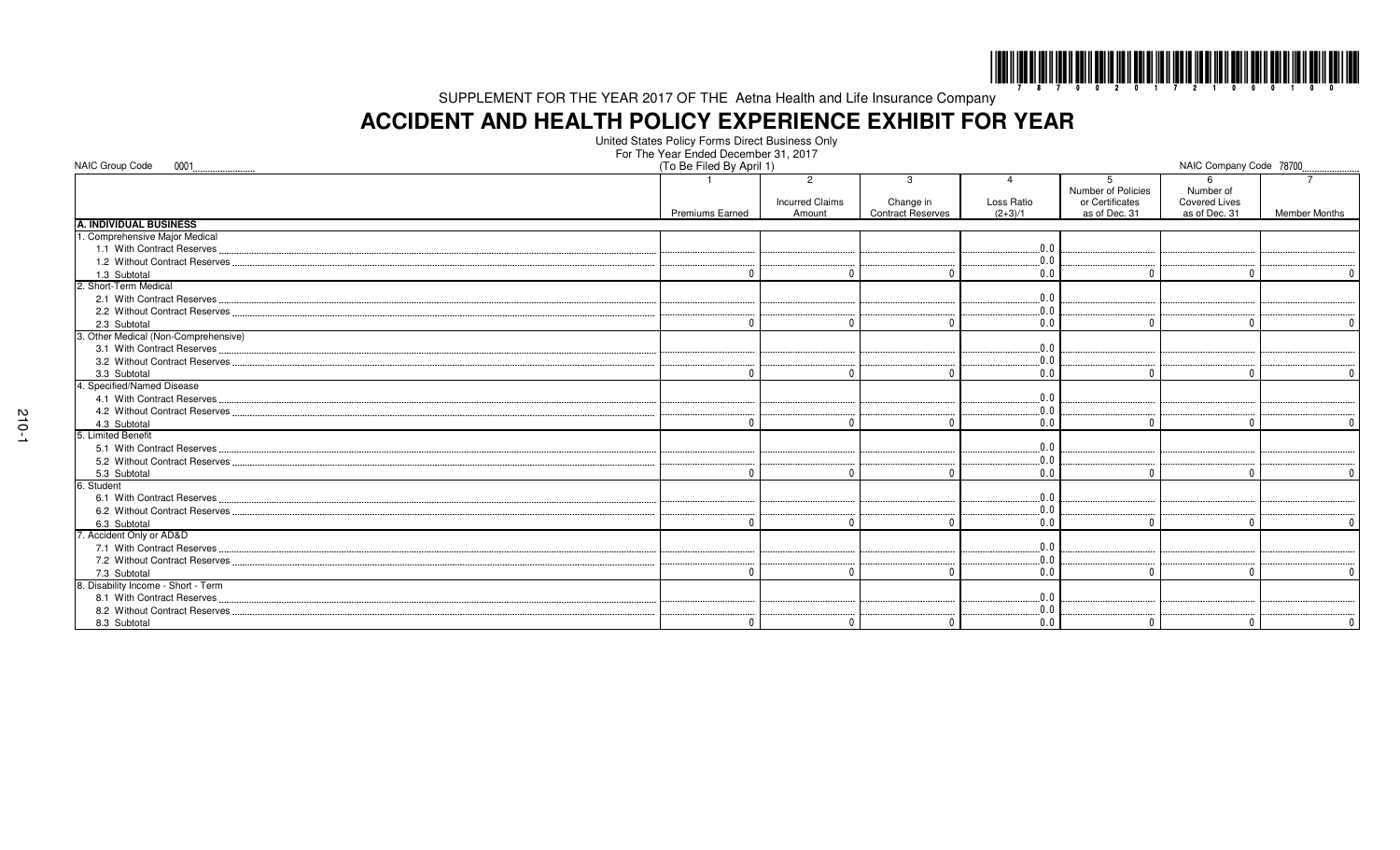# **ACCIDENT AND HEALTH POLICY EXPERIENCE EXHIBIT FOR YEAR**

|                                               | $\mathbf{1}$<br><b>Premiums Earned</b> | $\overline{2}$<br><b>Incurred Claims</b><br>Amount | -3<br>Change in<br><b>Contract Reserves</b> | $\overline{4}$<br>Loss Ratio<br>$(2+3)/1$ | 5<br>Number of Policies<br>or Certificates<br>as of Dec. 31 | 6<br>Number of<br><b>Covered Lives</b><br>as of Dec. 31 | $\overline{7}$<br><b>Member Months</b> |
|-----------------------------------------------|----------------------------------------|----------------------------------------------------|---------------------------------------------|-------------------------------------------|-------------------------------------------------------------|---------------------------------------------------------|----------------------------------------|
| A. INDIVIDUAL BUSINESS (Continued)            |                                        |                                                    |                                             |                                           |                                                             |                                                         |                                        |
| 9. Disability Income - Long - Term            |                                        |                                                    |                                             |                                           |                                                             |                                                         |                                        |
| 9.1 With Contract Reserves                    |                                        |                                                    |                                             | .0.0                                      |                                                             |                                                         |                                        |
| 9.2 Without Contract Reserves                 |                                        |                                                    |                                             | .0.0                                      |                                                             |                                                         |                                        |
| 9.3 Subtotal                                  | $\Omega$                               | $\cup$                                             | $\cap$                                      | $0.0$                                     | - 0                                                         | $\Omega$                                                | $\overline{0}$                         |
| 10. Long-Term Care                            |                                        |                                                    |                                             |                                           |                                                             |                                                         |                                        |
| 10.1 With Contract Reserves                   |                                        |                                                    |                                             | .0.0                                      |                                                             |                                                         |                                        |
| 10.2 Without Contract Reserves                |                                        |                                                    |                                             | .0.0                                      |                                                             |                                                         |                                        |
| 10.3 Subtotal                                 | $\Omega$                               | $\Omega$                                           | $\Omega$                                    | 0.0                                       | $\Omega$                                                    | $\Omega$                                                | $\mathbf 0$                            |
| 11. Medicare Supplement (Medigap)             |                                        |                                                    |                                             |                                           |                                                             |                                                         |                                        |
| 11.1 With Contract Reserves                   | .280,693,551                           | .225.275.757                                       | 212.607                                     | .80.3                                     | .182.507                                                    | .182.507                                                | .2,004,414                             |
| 11.2 Without Contract Reserves                |                                        |                                                    |                                             | .0.0                                      |                                                             |                                                         |                                        |
| 11.3 Subtotal                                 | 280,693,551                            | 225, 275, 757                                      | 212,607                                     | 80.3                                      | 182.507                                                     | 182.507                                                 | 2,004,414                              |
| 12. Dental                                    |                                        |                                                    |                                             |                                           |                                                             |                                                         |                                        |
| 12.1 With Contract Reserves                   |                                        |                                                    |                                             | .0.0                                      |                                                             |                                                         |                                        |
| 12.2 Without Contract Reserves.               |                                        |                                                    |                                             | .0.0                                      |                                                             |                                                         |                                        |
| 12.3 Subtotal                                 | $\Omega$                               | $\Omega$                                           | $\Omega$                                    | 0.0                                       | - 0                                                         | $\Omega$                                                | $\overline{0}$                         |
| 13. State Children's Health Insurance Program |                                        |                                                    |                                             |                                           |                                                             |                                                         |                                        |
| 13.1 With Contract Reserves.                  |                                        |                                                    |                                             | .0.0                                      |                                                             |                                                         |                                        |
| 13.2 Without Contract Reserves                |                                        |                                                    |                                             | .0.0                                      |                                                             |                                                         |                                        |
| 13.3 Subtotal                                 | $\Omega$                               | $\Omega$                                           | $\Omega$                                    | 0.0                                       | - 0                                                         | $\sqrt{ }$                                              | $\mathbf 0$                            |
| 14. Medicare                                  |                                        |                                                    |                                             |                                           |                                                             |                                                         |                                        |
| 14.1 With Contract Reserves                   |                                        |                                                    |                                             | .0.0                                      |                                                             |                                                         |                                        |
| 14.2 Without Contract Reserves                |                                        |                                                    |                                             | .0.0                                      |                                                             |                                                         |                                        |
| 14.3 Subtotal                                 | $\Omega$                               | $\Omega$                                           | $\Omega$                                    | $0.0$                                     | $\Omega$                                                    | $\Omega$                                                | $\mathbf 0$                            |
| 15. Medicaid                                  |                                        |                                                    |                                             |                                           |                                                             |                                                         |                                        |
| 15.1 With Contract Reserves                   |                                        |                                                    |                                             | .0.0                                      |                                                             |                                                         |                                        |
| 15.2 Without Contract Reserves                |                                        |                                                    |                                             | .0.0                                      |                                                             |                                                         |                                        |
| 15.3 Subtotal                                 | $\Omega$                               | $\Omega$                                           | $\Omega$                                    | 0.0                                       | - 0                                                         | $\Omega$                                                | $\overline{0}$                         |
| 16. Medicare Part D - Stand-Alone             |                                        |                                                    |                                             |                                           |                                                             |                                                         |                                        |
| 16.1 With Contract Reserves                   |                                        |                                                    |                                             | .0.0                                      |                                                             |                                                         |                                        |
| 16.2 Without Contract Reserves                |                                        |                                                    |                                             | .0.0                                      |                                                             |                                                         |                                        |
| 16.3 Subtotal                                 | $\Omega$                               | $\Omega$                                           | $\Omega$                                    | 0.0                                       | - 0                                                         | $\Omega$                                                | $\mathbf{0}$                           |
| 17. Other Individual Business                 |                                        |                                                    |                                             |                                           |                                                             |                                                         |                                        |
| 17.1 With Contract Reserves                   |                                        |                                                    |                                             | .0.0                                      |                                                             |                                                         |                                        |
| 17.2 Without Contract Reserves                |                                        |                                                    |                                             | .0.0                                      |                                                             |                                                         |                                        |
| 17.3 Subtotal                                 | $\Omega$                               | $\Omega$                                           | $\Omega$                                    | 0.0                                       | $\Omega$                                                    | $\Omega$                                                | $\overline{0}$                         |
| 18. Total Individual Business                 |                                        |                                                    |                                             |                                           |                                                             |                                                         |                                        |
| 18.1 With Contract Reserves                   | .280,693,551                           | .225, 275, 757                                     | .212,607                                    | .80.3                                     | .182,507                                                    | .182,507                                                | .2,004,414                             |
| 18.2 Without Contract Reserves                | $\Omega$                               | $\Omega$                                           |                                             | .0.0                                      | - 0                                                         | $\sqrt{ }$                                              | $\overline{0}$                         |
| 19. Grand Total Individual                    | 280,693,551                            | 225, 275, 757                                      | 212,607                                     | 80.3                                      | 182,507                                                     | 182,507                                                 | 2,004,414                              |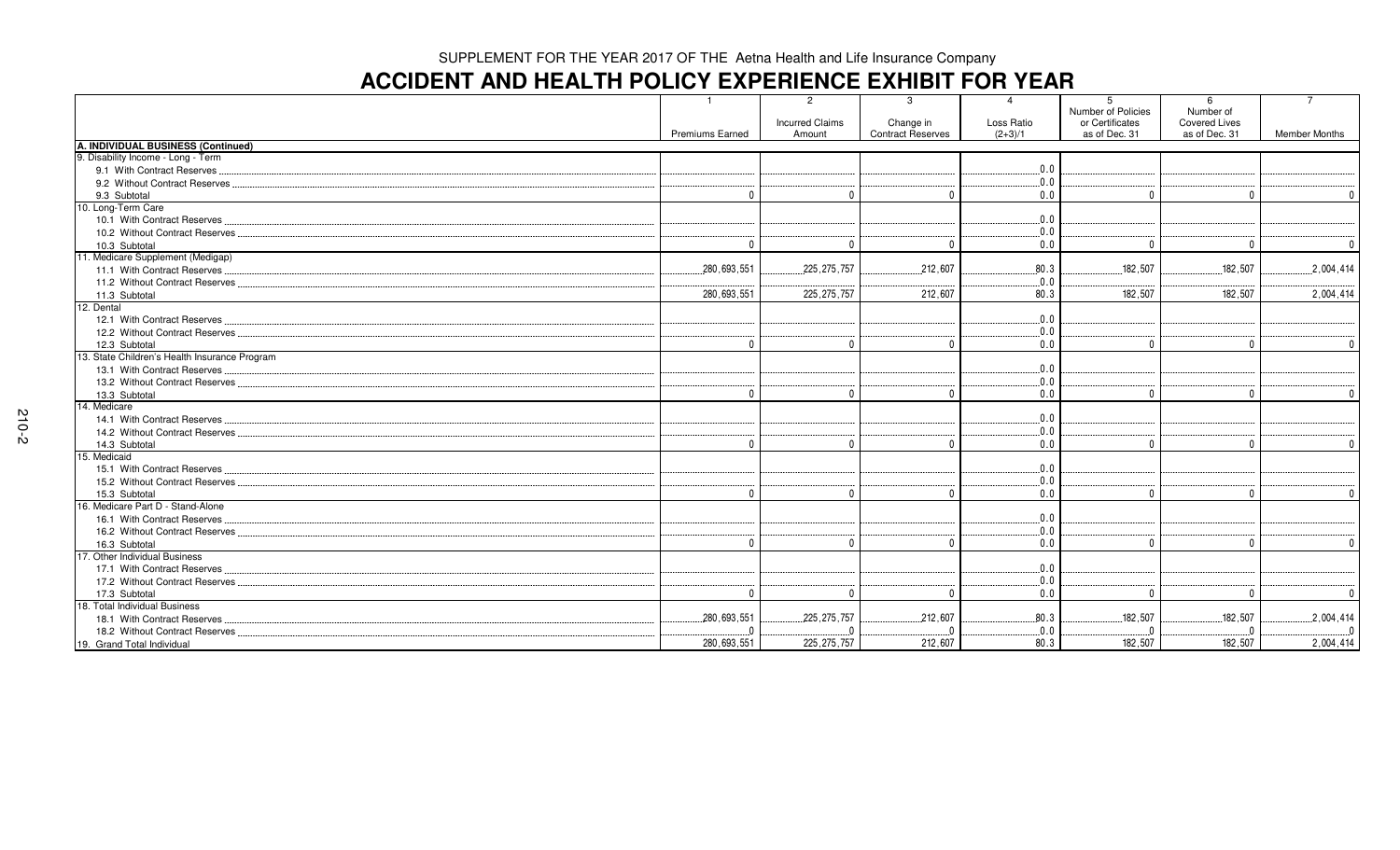# **ACCIDENT AND HEALTH POLICY EXPERIENCE EXHIBIT FOR YEAR**

|                                                     |                        | $\mathcal{P}$          | 3                        | $\Delta$   | 5                                            | 6                                 |                      |
|-----------------------------------------------------|------------------------|------------------------|--------------------------|------------|----------------------------------------------|-----------------------------------|----------------------|
|                                                     |                        | <b>Incurred Claims</b> | Change in                | Loss Ratio | <b>Number of Policies</b><br>or Certificates | Number of<br><b>Covered Lives</b> |                      |
|                                                     | <b>Premiums Earned</b> | Amount                 | <b>Contract Reserves</b> | $(2+3)/1$  | as of Dec. 31                                | as of Dec. 31                     | <b>Member Months</b> |
| <b>B. GROUP BUSINESS</b>                            |                        |                        |                          |            |                                              |                                   |                      |
| Comprehensive Major Medical                         |                        |                        |                          |            |                                              |                                   |                      |
| 1. Single Employer                                  |                        |                        |                          |            |                                              |                                   |                      |
| 1.1 Small Employer                                  |                        |                        |                          | .0.0       |                                              |                                   |                      |
| 1.2 Other Employer                                  |                        |                        |                          | 0.0        |                                              |                                   |                      |
| 1.3 Single Employer Subtotal                        |                        |                        |                          | 0.0        |                                              |                                   | $\Omega$             |
| 2. Multiple Employer Assns and Trusts.              |                        |                        |                          | .0.0       |                                              |                                   |                      |
|                                                     |                        |                        |                          | 0.0        |                                              |                                   |                      |
| 4. Other Comprehensive Major Medical                |                        |                        |                          | 0.0        |                                              |                                   |                      |
| 5. Comprehensive/Major Medical Subtotal             | $\Omega$               | $\Omega$               | $\Omega$                 | 0.0        | $\sqrt{ }$                                   | $\Omega$                          | $\Omega$             |
| Other Medical (Non-Comprehensive)                   |                        |                        |                          |            |                                              |                                   |                      |
| 6. Specified/Named Disease                          |                        |                        |                          | .0.0       |                                              |                                   |                      |
| 7. Limited Benefit                                  |                        |                        |                          | 0.0        |                                              |                                   |                      |
| 8. Student                                          |                        |                        |                          | 0.0        |                                              |                                   |                      |
| 9. Accident Only or AD&D                            |                        |                        |                          | .0.0       |                                              |                                   |                      |
|                                                     |                        |                        |                          | 0.0        |                                              |                                   |                      |
|                                                     |                        |                        |                          | 0.0        |                                              |                                   |                      |
| 12. Long-Term Care                                  |                        |                        |                          | 0.0        |                                              |                                   |                      |
| 13. Medicare Supplement (Medigap)                   | .6,017,171             | .4,457,480             | .2.358                   | .74.1      | 4.448                                        | 4.448                             | .42,919              |
| 14. Federal Employees Health Benefits Plans.        |                        |                        |                          | .0.0       |                                              |                                   |                      |
| 15. Tricare                                         |                        |                        |                          | 0.0        |                                              |                                   |                      |
| 16. Dental.                                         |                        |                        |                          | 0.0        |                                              |                                   |                      |
| 17. Medicare                                        |                        |                        |                          | 0.0        |                                              |                                   |                      |
| 18. Medicare Part D - Stand-Alone                   |                        |                        |                          | 0.0        |                                              |                                   |                      |
| 19. Other Group Care.                               |                        |                        |                          | 0.0        |                                              |                                   |                      |
| 20. Grand Total Group Business                      | 6,017,171              | 4,457,480              | 2,358                    | 74.1       | 4.448                                        | 4.448                             | 42,919               |
| <b>C. OTHER BUSINESS</b>                            |                        |                        |                          |            |                                              |                                   |                      |
| Credit (Individual and Group)<br>1.                 |                        |                        |                          | 0.0        |                                              |                                   |                      |
| 2. Stop Loss/Excess Loss.                           |                        |                        |                          | 0.0        |                                              |                                   |                      |
| 3. Administrative Services Only                     | XXX.                   | XXX.                   | XXX.                     | <b>XXX</b> |                                              |                                   |                      |
| 4. Administrative Services Contracts                | <b>XXX</b>             | XXX                    | <b>XXX</b>               | <b>XXX</b> |                                              |                                   |                      |
| 5. Grand Total Other Business                       | $\Omega$               | $\Omega$               | $\cap$                   | 0.0        |                                              | $\Omega$                          | $\mathbf{0}$         |
| <b>D. TOTAL BUSINESS</b>                            |                        |                        |                          |            |                                              |                                   |                      |
| 1. Total Non U.S. Policy Forms                      |                        |                        |                          | $0.0$ .    |                                              |                                   |                      |
| 2. Grand Total Individual, Group and Other Business | 286.710.722            | 229,733,237            | 214,965                  | 80.2       | 186.955                                      | 186.955                           | 2,047,333            |
|                                                     |                        |                        |                          |            |                                              |                                   |                      |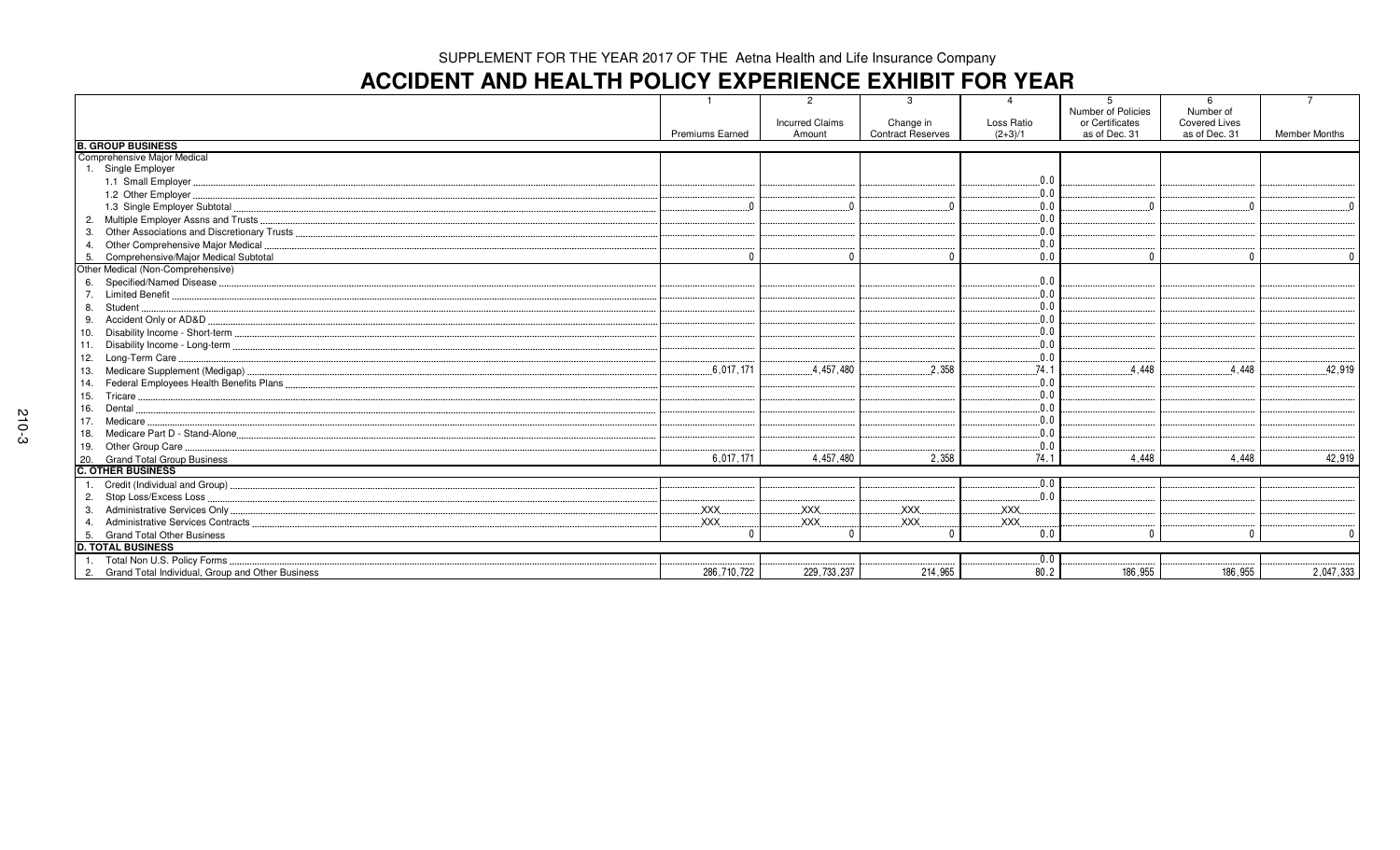## **ACCIDENT AND HEALTH POLICY EXPERIENCE EXHIBIT FOR YEAR**

**PART 1 – INDIVIDUAL POLICIES**

### **SUMMARY**

|                                |                        | <b>Incurred Claims</b> | Change in                | Loss Ratio |
|--------------------------------|------------------------|------------------------|--------------------------|------------|
| Description                    | <b>Premiums Earned</b> | Amount                 | <b>Contract Reserves</b> | $(2+3)/1$  |
| U.S. Forms Direct Business.    | .280,693,551           | .225, 275, 757         |                          | 80.3       |
| 2. Other Forms Direct Business |                        |                        |                          | 0.0        |
| 3. Total Direct Business       | .280,693,551           | .225, 275, 757         |                          | 80.        |
| 4. Reinsurance Assumed         |                        |                        |                          | 0 O        |
| 5. Less Reinsurance Ceded      |                        |                        |                          | 0 O        |
| Total<br>6.                    | 280,693,551            | 225, 275, 757          |                          | 80.3       |

#### **PART 2 – GROUP POLICIESSUMMARY**

|                                 |                        | <b>Incurred Claims</b> | Change in                | Loss Ratio    |
|---------------------------------|------------------------|------------------------|--------------------------|---------------|
| Description                     | <b>Premiums Earned</b> | Amount                 | <b>Contract Reserves</b> | $(2+3)/1$     |
| 1. U.S. Forms Direct Business.  | .6,017,171             | 1.457.480              |                          | 74 1          |
| 2. Other Forms Direct Business. |                        |                        |                          |               |
| 3. Total Direct Business        | 6.017.171              | .457.480               |                          | 74.           |
| Reinsurance Assumed             | (1.471.071.456)        | (1.526, 761, 783)      |                          | 103.8         |
| 5. Less Reinsurance Ceded       |                        |                        |                          | $\cap$ $\cap$ |
| 6. Total                        | (1, 465, 054, 285)     | (1, 522, 304, 303)     |                          | 103.9         |

#### **PART 3 – CREDIT POLICIES (Individual and Group)SUMMARY**

|                                |                 | <b>Incurred Claims</b> | Change in                | Loss Ratio |
|--------------------------------|-----------------|------------------------|--------------------------|------------|
| Description                    | Premiums Earned | Amount                 | <b>Contract Reserves</b> | $(2+3)/1$  |
| 1. U.S. Forms Direct Business  |                 |                        |                          |            |
| 2. Other Forms Direct Business |                 |                        |                          |            |
| 3. Total Direct Business       |                 |                        |                          |            |
| 4. Reinsurance Assumed         |                 |                        |                          |            |
| 5. Less Reinsurance Ceded      |                 |                        |                          |            |
| 6. Total                       |                 |                        |                          |            |

## **PART 4 – ALL INDIVIDUAL, GROUP AND CREDIT POLICIESSUMMARY**

|                                |                        | <b>Incurred Claims</b> | Change in                | Loss Ratio         |
|--------------------------------|------------------------|------------------------|--------------------------|--------------------|
| Description                    | <b>Premiums Earned</b> | Amount                 | <b>Contract Reserves</b> | $(2+3)/1$          |
| U.S. Forms Direct Business.    | .,286,710,722          | ,229,733,237           |                          | $0^{\circ}$<br>ου. |
| 2. Other Forms Direct Business |                        |                        |                          |                    |
| 3. Total Direct Business       | .286,710,722           | .229,733,237           |                          | 80.7               |
| Reinsurance Assumed            | (1.471.071.456)        | (1,526,761,783)        |                          | 103.8              |
| Less Reinsurance Ceded         |                        |                        |                          |                    |
| Total<br>6.                    | (1, 184, 360, 734)     | (1, 297, 028, 546)     |                          | 109.5              |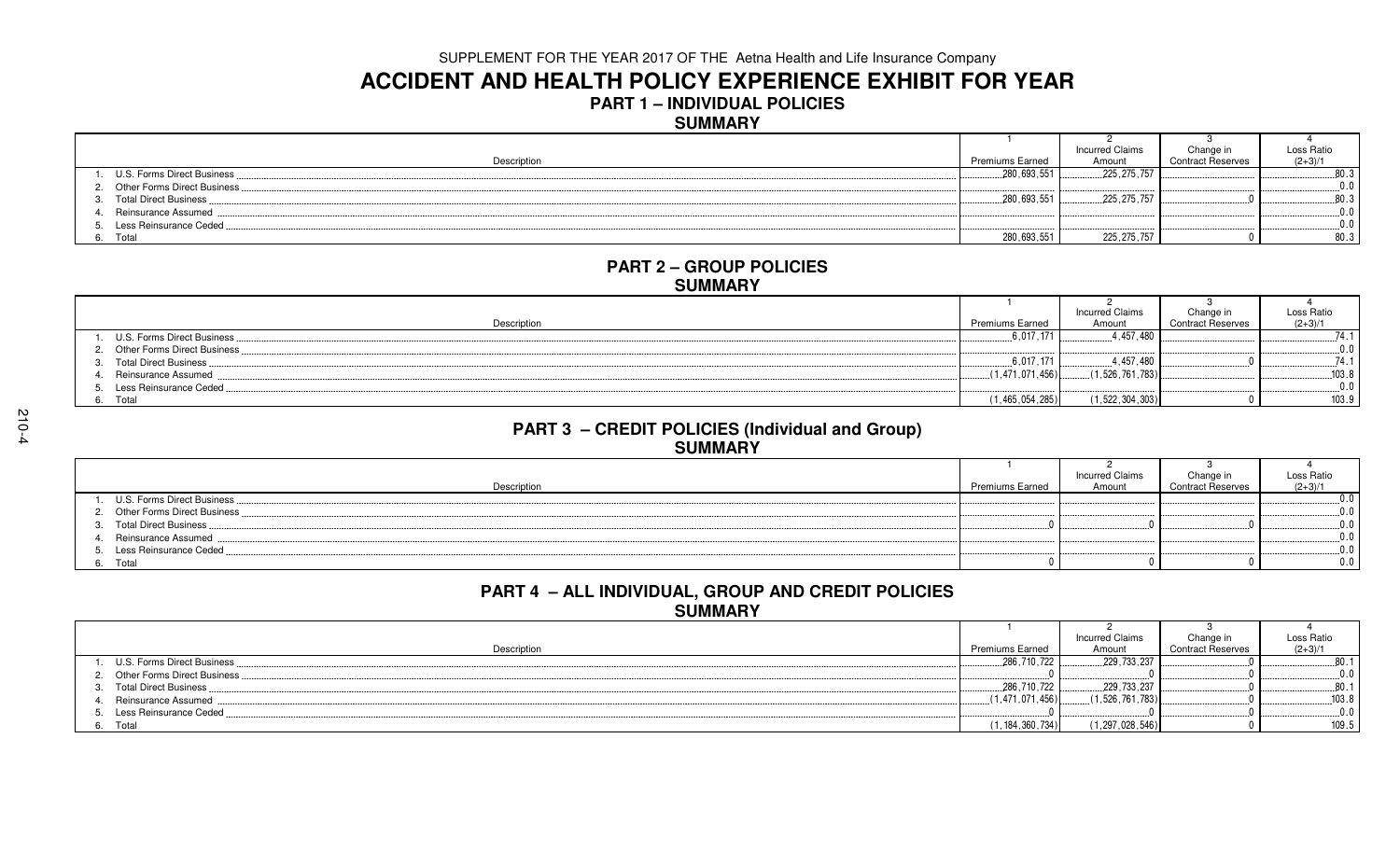

# **SUPPLEMENTAL INVESTMENT RISKS INTERROGATORIES**

For The Year Ended December 31, 2017 (To Be Filed by April 1)

The Investment Risks Interrogatories are to be filed by April 1. They are also to be included with the Audited Statutory Financial Statements.

Answer the following interrogatories by reporting the applicable U.S. dollar amounts and percentages of the reporting entity's total admitted assets held in that category of investments.

1. Reporting entity's total admitted assets as reported on Page 2 of this annual statement. \$ 388,412,462

2. Ten largest exposures to a single issuer/borrower/investment.

|      |        |                         |        | Percentage of Total    |  |
|------|--------|-------------------------|--------|------------------------|--|
|      | Issuer | Description of Exposure | Amount | <b>Admitted Assets</b> |  |
| 2.01 |        |                         |        | $2.4\%$                |  |
| 2.02 |        |                         |        |                        |  |
| 2.03 |        |                         |        | $1.5\%$                |  |
| 2.04 | 144A   |                         |        |                        |  |
|      |        |                         |        |                        |  |
|      |        |                         |        |                        |  |
| 2.07 |        |                         |        | $1.3\%$                |  |
| 2.08 |        |                         |        |                        |  |
| 2.09 |        |                         |        |                        |  |
|      |        |                         |        |                        |  |

3. Amounts and percentages of the reporting entity's total admitted assets held in bonds and preferred stocks by NAIC designation.

|      | <b>Bonds</b>                        |  |                                                                                          | <b>Preferred Stocks</b> |  |                 |
|------|-------------------------------------|--|------------------------------------------------------------------------------------------|-------------------------|--|-----------------|
|      |                                     |  |                                                                                          |                         |  | .0.0%           |
|      |                                     |  |                                                                                          |                         |  |                 |
|      |                                     |  | $2.7\%$                                                                                  |                         |  | $\ldots$ 0.0 %  |
|      |                                     |  |                                                                                          |                         |  |                 |
|      |                                     |  |                                                                                          |                         |  |                 |
|      |                                     |  |                                                                                          |                         |  |                 |
|      |                                     |  |                                                                                          |                         |  |                 |
| 4.   | Assets held in foreign investments: |  |                                                                                          |                         |  |                 |
| 4.01 |                                     |  |                                                                                          |                         |  | Yes [ X ]<br>No |
|      |                                     |  | If response to 4.01 above is yes, responses are not required for interrogatories 5 - 10. |                         |  |                 |
| 4.02 |                                     |  |                                                                                          |                         |  | 1 %             |
|      |                                     |  |                                                                                          |                         |  | $\sim$ 0.0 %    |

4.04 Insurance liabilities denominated in that same foreign currency \$ 0.0 %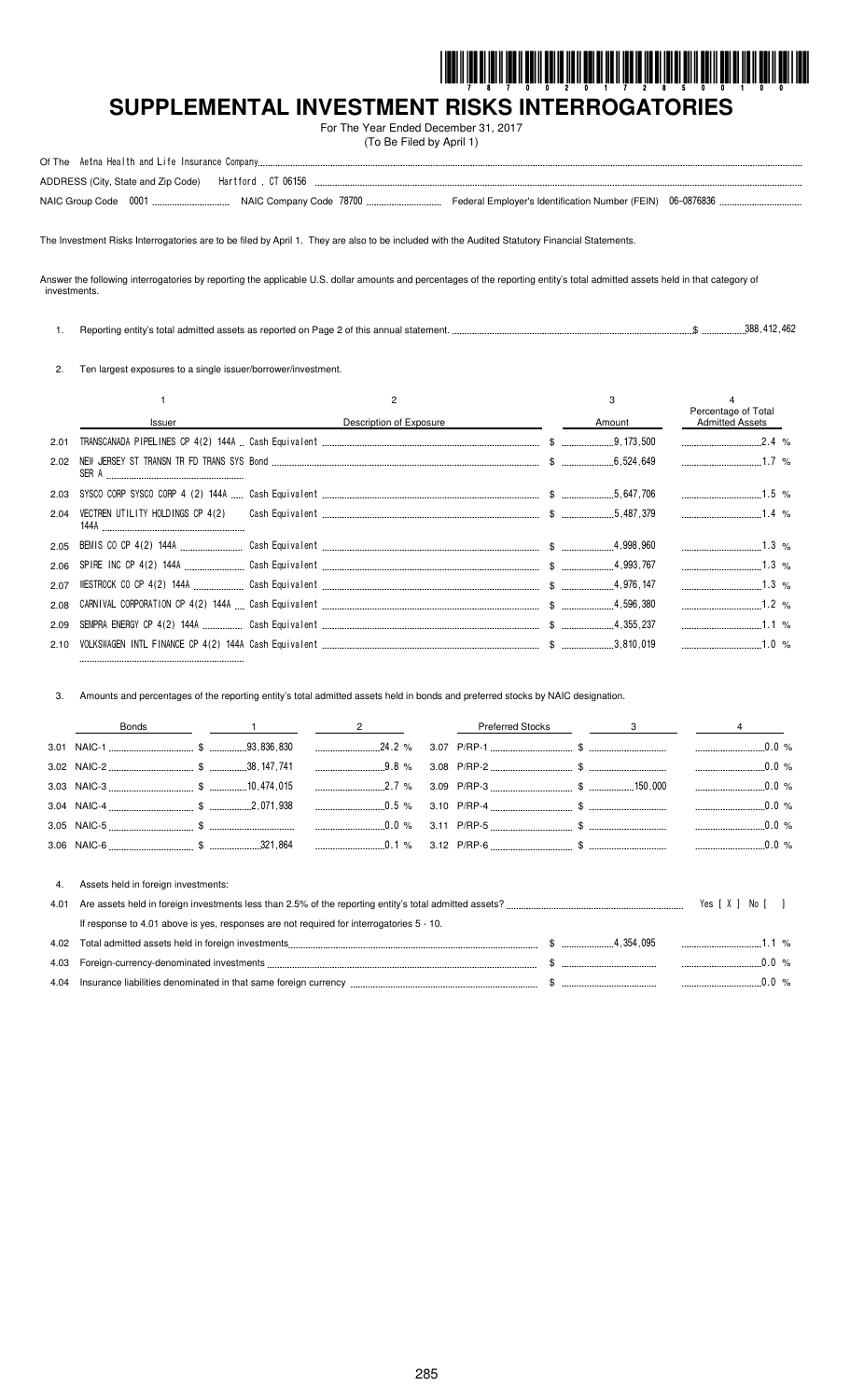| 5.    | Aggregate foreign investment exposure categorized by NAIC sovereign designation:                                 |                                                                                                                                                                                                                                                                                                                     |                                           |
|-------|------------------------------------------------------------------------------------------------------------------|---------------------------------------------------------------------------------------------------------------------------------------------------------------------------------------------------------------------------------------------------------------------------------------------------------------------|-------------------------------------------|
|       |                                                                                                                  |                                                                                                                                                                                                                                                                                                                     | $\overline{2}$                            |
| 5.01  |                                                                                                                  |                                                                                                                                                                                                                                                                                                                     | $\ldots$ 0.0 %                            |
| 5.02  |                                                                                                                  |                                                                                                                                                                                                                                                                                                                     | $\frac{1}{2}$ 0.0 %                       |
| 5.03  |                                                                                                                  |                                                                                                                                                                                                                                                                                                                     |                                           |
| 6.    | Largest foreign investment exposures by country, categorized by the country's NAIC sovereign designation:        |                                                                                                                                                                                                                                                                                                                     |                                           |
|       |                                                                                                                  | $1$ and $1$ and $1$                                                                                                                                                                                                                                                                                                 |                                           |
|       | Countries designated NAIC - 1:                                                                                   |                                                                                                                                                                                                                                                                                                                     |                                           |
| 6.01  |                                                                                                                  |                                                                                                                                                                                                                                                                                                                     | $\ldots$ 0.0 %                            |
| 6.02  |                                                                                                                  |                                                                                                                                                                                                                                                                                                                     |                                           |
|       | Countries designated NAIC - 2:                                                                                   |                                                                                                                                                                                                                                                                                                                     |                                           |
| 6.03  |                                                                                                                  |                                                                                                                                                                                                                                                                                                                     | $\ldots$ 0.0 %                            |
| 6.04  |                                                                                                                  |                                                                                                                                                                                                                                                                                                                     |                                           |
|       | Countries designated NAIC - 3 or below:                                                                          |                                                                                                                                                                                                                                                                                                                     |                                           |
| 6.05  |                                                                                                                  |                                                                                                                                                                                                                                                                                                                     |                                           |
| 6.06  |                                                                                                                  |                                                                                                                                                                                                                                                                                                                     | $\ldots$ 0.0 %                            |
|       |                                                                                                                  |                                                                                                                                                                                                                                                                                                                     |                                           |
|       |                                                                                                                  |                                                                                                                                                                                                                                                                                                                     | $\frac{2}{\sqrt{2}}$<br>$\frac{1}{2}$     |
| 7.    |                                                                                                                  |                                                                                                                                                                                                                                                                                                                     |                                           |
| 8.    | Aggregate unhedged foreign currency exposure categorized by NAIC sovereign designation:                          |                                                                                                                                                                                                                                                                                                                     |                                           |
|       |                                                                                                                  |                                                                                                                                                                                                                                                                                                                     |                                           |
|       |                                                                                                                  | $\frac{1}{2}$ $\frac{1}{2}$ $\frac{1}{2}$ $\frac{1}{2}$ $\frac{1}{2}$ $\frac{1}{2}$ $\frac{1}{2}$ $\frac{1}{2}$ $\frac{1}{2}$ $\frac{1}{2}$ $\frac{1}{2}$ $\frac{1}{2}$ $\frac{1}{2}$ $\frac{1}{2}$ $\frac{1}{2}$ $\frac{1}{2}$ $\frac{1}{2}$ $\frac{1}{2}$ $\frac{1}{2}$ $\frac{1}{2}$ $\frac{1}{2}$ $\frac{1}{2}$ | $\overline{2}$                            |
| 8.01  |                                                                                                                  |                                                                                                                                                                                                                                                                                                                     |                                           |
| 8.02  |                                                                                                                  |                                                                                                                                                                                                                                                                                                                     | $\ldots$ 0.0 %                            |
| 8.03  |                                                                                                                  |                                                                                                                                                                                                                                                                                                                     |                                           |
|       |                                                                                                                  |                                                                                                                                                                                                                                                                                                                     |                                           |
|       |                                                                                                                  |                                                                                                                                                                                                                                                                                                                     |                                           |
| 9.    | Largest unhedged foreign currency exposures by country, categorized by the country's NAIC sovereign designation: |                                                                                                                                                                                                                                                                                                                     |                                           |
|       |                                                                                                                  |                                                                                                                                                                                                                                                                                                                     |                                           |
|       | Countries designated NAIC - 1:                                                                                   |                                                                                                                                                                                                                                                                                                                     |                                           |
| 9.01  |                                                                                                                  |                                                                                                                                                                                                                                                                                                                     | $\ldots$ 0.0 %                            |
| 9.02  |                                                                                                                  |                                                                                                                                                                                                                                                                                                                     | $\frac{1}{2}$ 0.0 %                       |
|       | Countries designated NAIC - 2:                                                                                   |                                                                                                                                                                                                                                                                                                                     |                                           |
| 9.03  |                                                                                                                  |                                                                                                                                                                                                                                                                                                                     | $\ldots$ 0.0 %                            |
| 9.04  |                                                                                                                  |                                                                                                                                                                                                                                                                                                                     |                                           |
|       | Countries designated NAIC - 3 or below:                                                                          |                                                                                                                                                                                                                                                                                                                     |                                           |
| 9.05  |                                                                                                                  |                                                                                                                                                                                                                                                                                                                     |                                           |
| 9.06  |                                                                                                                  |                                                                                                                                                                                                                                                                                                                     |                                           |
| 10.   | Ten largest non-sovereign (i.e. non-governmental) foreign issues:                                                |                                                                                                                                                                                                                                                                                                                     |                                           |
|       |                                                                                                                  |                                                                                                                                                                                                                                                                                                                     |                                           |
|       | 2<br>1<br><b>NAIC Designation</b><br><b>Issuer</b>                                                               | 3                                                                                                                                                                                                                                                                                                                   |                                           |
| 10.01 |                                                                                                                  |                                                                                                                                                                                                                                                                                                                     |                                           |
| 10.02 |                                                                                                                  | \$                                                                                                                                                                                                                                                                                                                  | .0.0%<br>________________________________ |
| 10.03 |                                                                                                                  |                                                                                                                                                                                                                                                                                                                     | 0.0%<br>------------------------------    |
| 10.04 |                                                                                                                  |                                                                                                                                                                                                                                                                                                                     | 0.0 %                                     |
| 10.05 |                                                                                                                  |                                                                                                                                                                                                                                                                                                                     | .0.0%                                     |
| 10.06 |                                                                                                                  |                                                                                                                                                                                                                                                                                                                     | .0.0%                                     |
| 10.07 |                                                                                                                  |                                                                                                                                                                                                                                                                                                                     | .0.0%                                     |
| 10.08 |                                                                                                                  |                                                                                                                                                                                                                                                                                                                     | 0.0 %                                     |
| 10.09 |                                                                                                                  | S                                                                                                                                                                                                                                                                                                                   | 0.0 %                                     |
|       |                                                                                                                  |                                                                                                                                                                                                                                                                                                                     |                                           |

10.10 \$ 0.0 %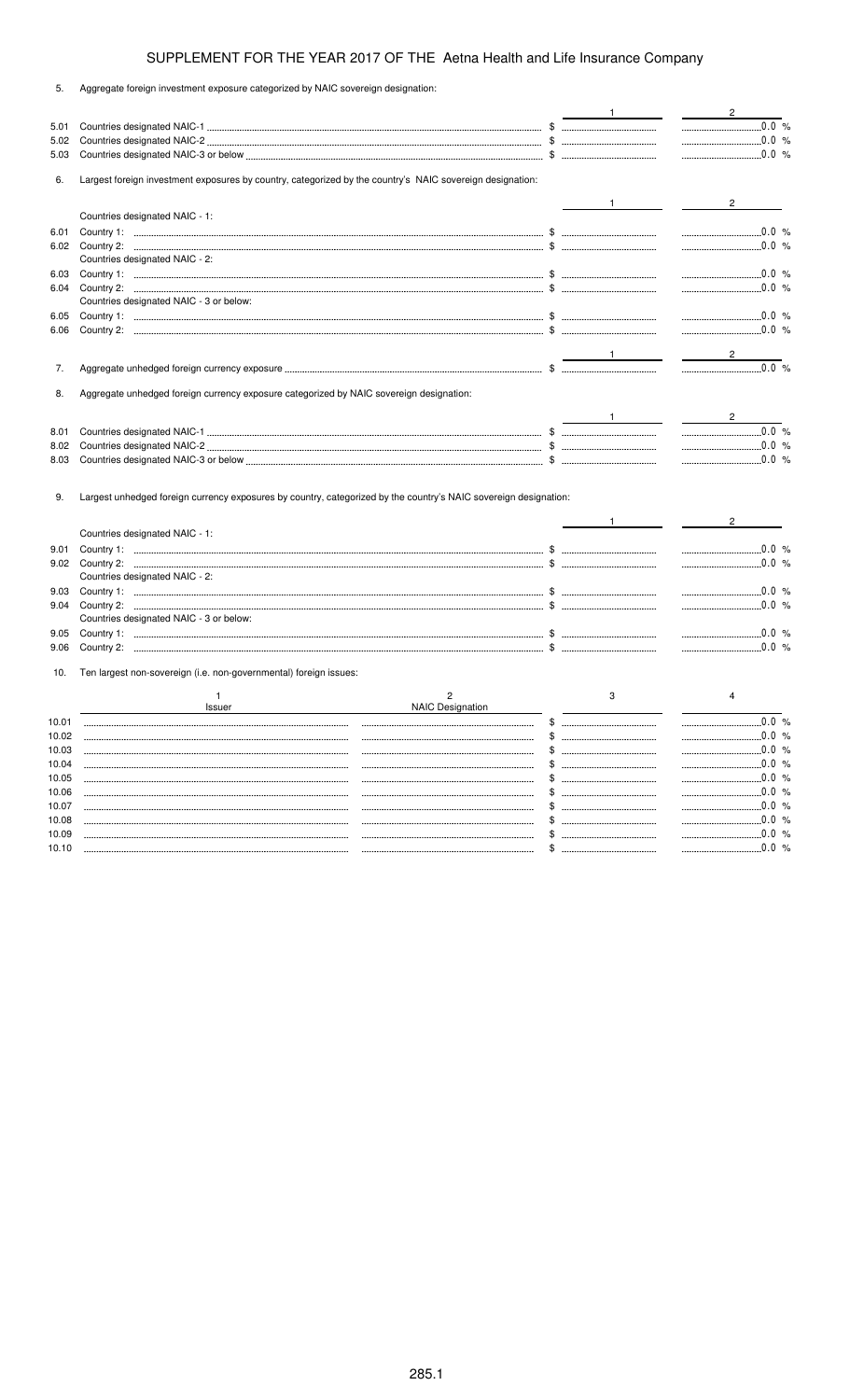| 11.   | Amounts and percentages of the reporting entity's total admitted assets held in Canadian investments and unhedged Canadian currency exposure:     |   |                     |  |
|-------|---------------------------------------------------------------------------------------------------------------------------------------------------|---|---------------------|--|
|       |                                                                                                                                                   |   |                     |  |
|       | If response to 11.01 is yes, detail is not required for the remainder of interrogatory 11.                                                        |   |                     |  |
|       |                                                                                                                                                   |   | $\overline{2}$      |  |
| 11.02 |                                                                                                                                                   |   | $0.0\%$             |  |
| 11.03 |                                                                                                                                                   |   |                     |  |
| 11.04 |                                                                                                                                                   |   |                     |  |
| 11.05 |                                                                                                                                                   |   | $\ldots$ 0.0 %      |  |
| 12.   | Report aggregate amounts and percentages of the reporting entity's total admitted assets held in investments with contractual sales restrictions: |   |                     |  |
|       |                                                                                                                                                   |   | Yes [ X ] No [ ]    |  |
|       | If response to 12.01 is yes, responses are not required for the remainder of Interrogatory 12.                                                    |   |                     |  |
|       |                                                                                                                                                   |   |                     |  |
|       | Largest three investments with contractual sales restrictions:                                                                                    |   |                     |  |
| 12.03 |                                                                                                                                                   |   |                     |  |
| 12.04 |                                                                                                                                                   |   | $\ldots$ 0.0 %      |  |
| 12.05 | $\cdots$ $\ddot{\text{}}$                                                                                                                         |   |                     |  |
| 13.   | Amounts and percentages of admitted assets held in the ten largest equity interests:                                                              |   |                     |  |
|       |                                                                                                                                                   |   | Yes [ ] No [ X ]    |  |
|       | If response to 13.01 above is yes, responses are not required for the remainder of Interrogatory 13.                                              |   |                     |  |
|       | Issuer                                                                                                                                            | 2 | 3                   |  |
| 13.02 |                                                                                                                                                   |   | $25.7\%$            |  |
| 13.03 |                                                                                                                                                   |   | $\ldots$ 0.4 %      |  |
| 13.04 |                                                                                                                                                   |   |                     |  |
| 13.05 |                                                                                                                                                   |   |                     |  |
| 13.06 |                                                                                                                                                   |   | $\ldots$ 0.0 %      |  |
| 13.07 |                                                                                                                                                   |   | $\ldots$ 0.0 %      |  |
| 13.08 |                                                                                                                                                   |   | $\ldots$ 0.0 %      |  |
| 13.09 |                                                                                                                                                   |   | $\ldots$ 0.0 %      |  |
| 13.10 |                                                                                                                                                   |   | $\frac{1}{2}$ 0.0 % |  |

13.11 \$ 0.0 %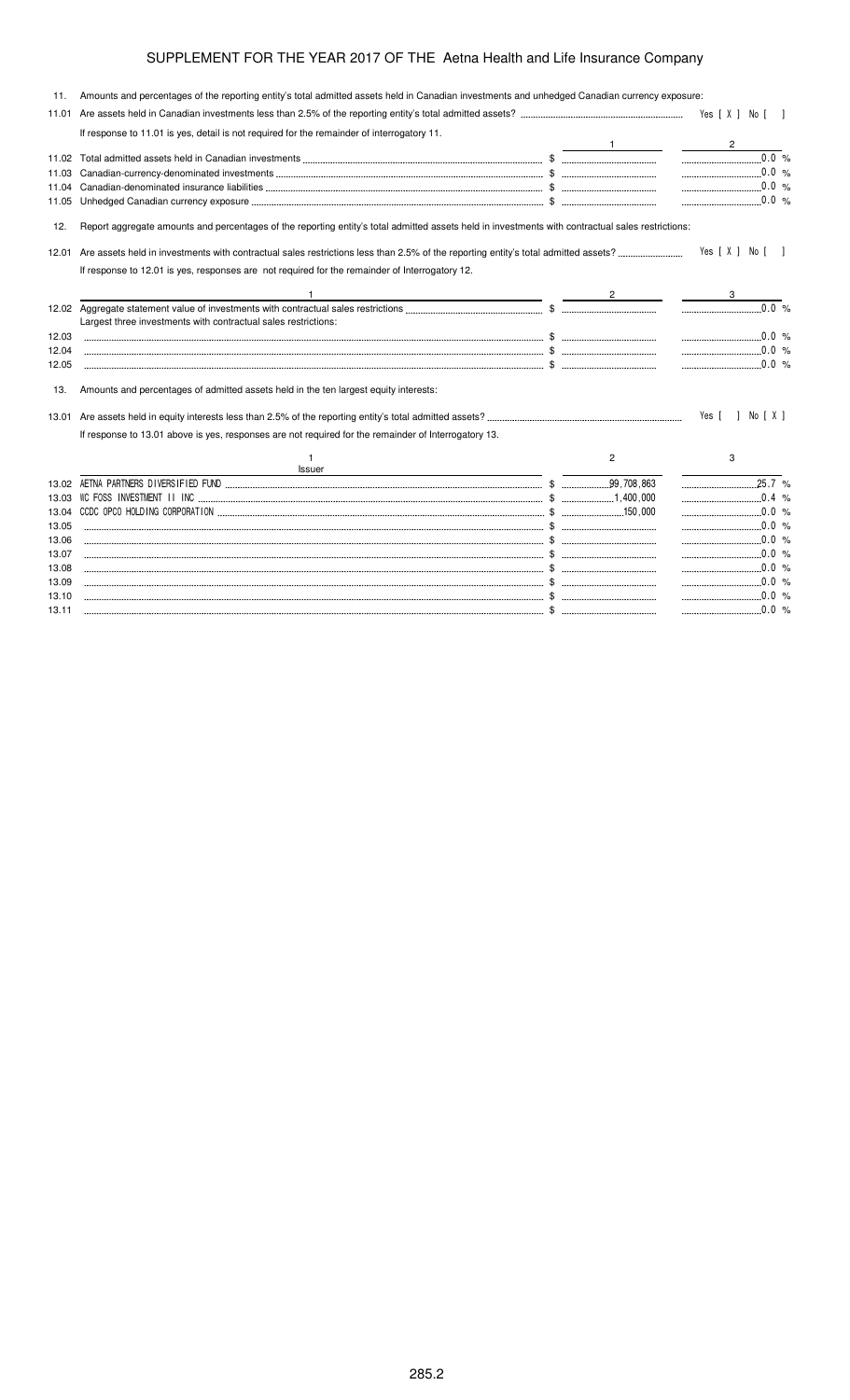| 14.   | Amounts and percentages of the reporting entity's total admitted assets held in nonaffiliated, privately placed equities: |                |                  |  |
|-------|---------------------------------------------------------------------------------------------------------------------------|----------------|------------------|--|
|       |                                                                                                                           |                | Yes [ ] No [ X ] |  |
|       | If response to 14.01 above is yes, responses are not required for the remainder of Interrogatory 14.                      |                |                  |  |
|       |                                                                                                                           |                |                  |  |
|       |                                                                                                                           |                | $29.7^\circ$ %   |  |
|       | Largest three investments held in nonaffiliated, privately placed equities:                                               |                |                  |  |
|       |                                                                                                                           |                |                  |  |
|       |                                                                                                                           |                | 2.7%             |  |
| 14.05 |                                                                                                                           |                | $\ldots$ 2.1 %   |  |
| 15.   | Amounts and percentages of the reporting entity's total admitted assets held in general partnership interests:            |                |                  |  |
| 15.01 |                                                                                                                           |                | Yes [ X ] No [ ] |  |
|       | If response to 15.01 above is yes, responses are not required for the remainder of Interrogatory 15.                      |                |                  |  |
|       |                                                                                                                           |                | $\ldots$ 0.0 %   |  |
|       | Largest three investments in general partnership interests:                                                               |                |                  |  |
| 15.03 |                                                                                                                           |                |                  |  |
| 15.04 |                                                                                                                           |                |                  |  |
| 15.05 |                                                                                                                           |                | $\ldots$ 0.0 %   |  |
| 16.   | Amounts and percentages of the reporting entity's total admitted assets held in mortgage loans:                           |                |                  |  |
| 16.01 |                                                                                                                           |                | Yes [ X ] No [   |  |
|       | If response to 16.01 above is yes, responses are not required for the remainder of Interrogatory 16 and Interrogatory 17. |                |                  |  |
|       | Type (Residential, Commercial, Agricultural)                                                                              | $\overline{2}$ | 3                |  |
| 16.02 |                                                                                                                           |                |                  |  |
| 16.03 |                                                                                                                           |                |                  |  |
| 16.04 |                                                                                                                           |                | $\ldots$ 0.0 %   |  |
| 16.05 |                                                                                                                           |                |                  |  |
| 16.06 |                                                                                                                           |                |                  |  |
| 16.07 |                                                                                                                           |                |                  |  |
| 16.08 |                                                                                                                           |                | $\ldots$ 0.0 %   |  |
| 16.09 |                                                                                                                           |                |                  |  |

16.10 \$ 0.0 % 16.11 \$ 0.0 %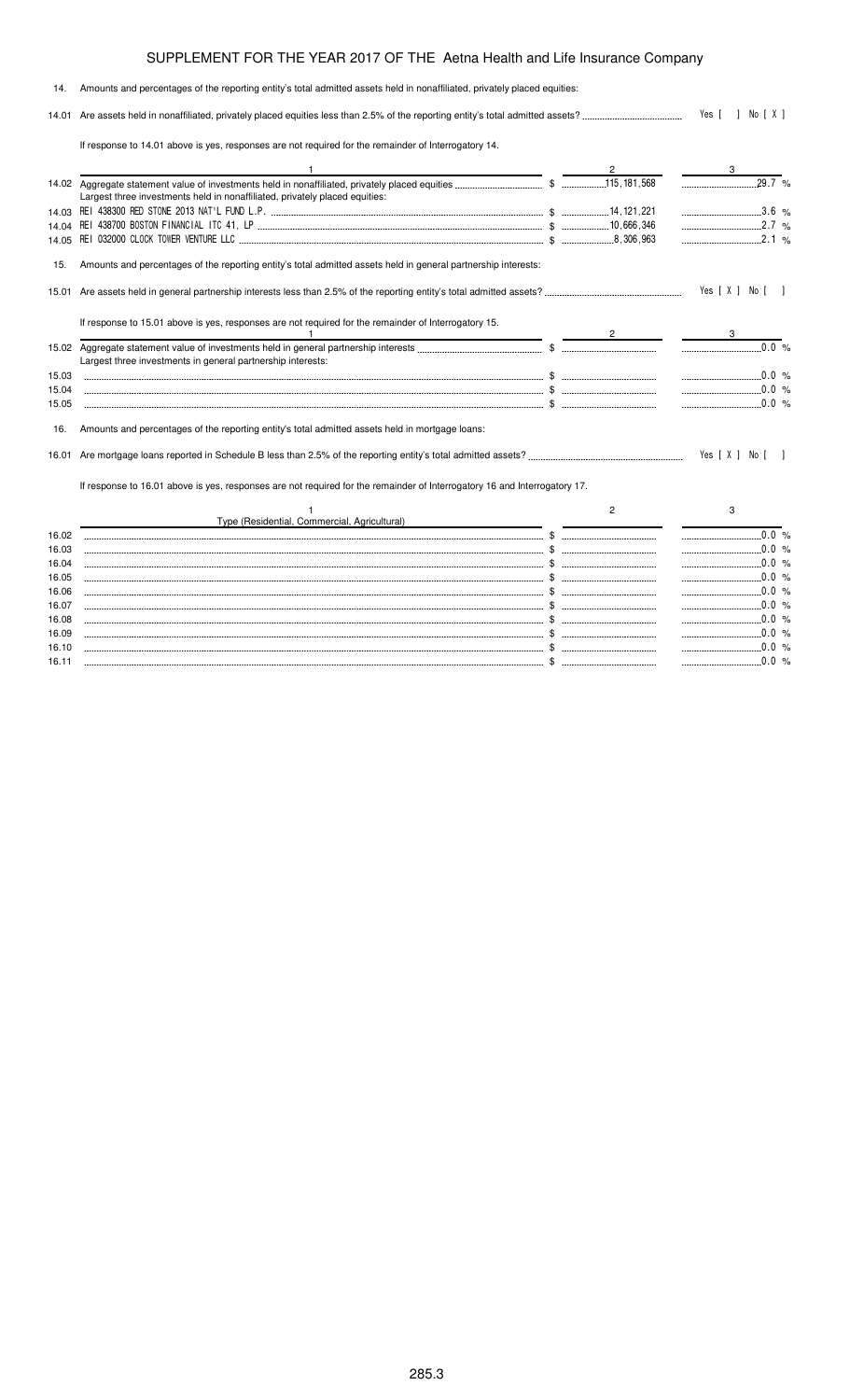Amount and percentage of the reporting entity's total admitted assets held in the following categories of mortgage loans:

| $\ldots$ 0.0 %<br>16.13<br>16.14<br>16.15<br>16.16<br>Aggregate mortgage loans having the following loan-to-value ratios as determined from the most current appraisal as of the annual statement date:<br>17.<br>Residential<br>Commercial<br>Agricultural<br>Loan to Value<br>$\mathbf{2}$<br>3<br>5<br>6<br>$\mathbf{1}$<br>$\ldots$ 0.0 %<br>$\ldots$ 0.0 %<br>$\ldots$ 0.0 %<br>$\ldots$ 0.0 %<br>0.0 %<br>$\frac{1}{2}$ .0.0 %<br>-----------------------<br>$\frac{1}{2}$ 0.0 %<br>$\ldots$ 0.0 %<br>$\ldots$ 0.0 %<br>17.05<br>Amounts and percentages of the reporting entity's total admitted assets held in each of the five largest investments in real estate:<br>18.<br>Yes [ X ] No [<br>18.01<br>If response to 18.01 above is yes, responses are not required for the remainder of Interrogatory 18.<br>Largest five investments in any one parcel or group of contiguous parcels of real estate.<br>Description<br>$\frac{1}{2}$ . The set of the set of the set of the set of the set of the set of the set of the set of the set of the set of the set of the set of the set of the set of the set of the set of the set of the set of the set of<br>3<br>18.02<br>$\ldots$ 0.0 %<br>18.03<br>$\cdots$ $\cdots$ $\cdots$ $\cdots$ $\cdots$ $\cdots$ $\cdots$ $\cdots$ $\cdots$ $\cdots$ $\cdots$ $\cdots$ $\cdots$ $\cdots$ $\cdots$ $\cdots$ $\cdots$ $\cdots$ $\cdots$ $\cdots$ $\cdots$ $\cdots$ $\cdots$ $\cdots$ $\cdots$ $\cdots$ $\cdots$ $\cdots$ $\cdots$ $\cdots$ $\cdots$ $\cdots$ $\cdots$ $\cdots$ $\cdots$ $\cdots$ $\cdots$<br>18.04<br>18.05<br>18.06<br>Report aggregate amounts and percentages of the reporting entity's total admitted assets held in investments held in mezzanine real estate loans:<br>19.<br>Yes [ X ] No [ ]<br>If response to 19.01 is yes, responses are not required for the remainder of Interrogatory 19.<br>$\mathbf{1}$<br>$2 \left( \frac{1}{2} \right)$<br>3<br>$\ldots$ 0.0 %<br>Largest three investments held in mezzanine real estate loans:<br>19.03<br>19.04<br>19.05 |  |  |  | Loans |                |
|---------------------------------------------------------------------------------------------------------------------------------------------------------------------------------------------------------------------------------------------------------------------------------------------------------------------------------------------------------------------------------------------------------------------------------------------------------------------------------------------------------------------------------------------------------------------------------------------------------------------------------------------------------------------------------------------------------------------------------------------------------------------------------------------------------------------------------------------------------------------------------------------------------------------------------------------------------------------------------------------------------------------------------------------------------------------------------------------------------------------------------------------------------------------------------------------------------------------------------------------------------------------------------------------------------------------------------------------------------------------------------------------------------------------------------------------------------------------------------------------------------------------------------------------------------------------------------------------------------------------------------------------------------------------------------------------------------------------------------------------------------------------------------------------------------------------------------------------------------------------------------------------------------------------------------------------------------------------------------------------------------------------------------------------------|--|--|--|-------|----------------|
|                                                                                                                                                                                                                                                                                                                                                                                                                                                                                                                                                                                                                                                                                                                                                                                                                                                                                                                                                                                                                                                                                                                                                                                                                                                                                                                                                                                                                                                                                                                                                                                                                                                                                                                                                                                                                                                                                                                                                                                                                                                   |  |  |  |       |                |
|                                                                                                                                                                                                                                                                                                                                                                                                                                                                                                                                                                                                                                                                                                                                                                                                                                                                                                                                                                                                                                                                                                                                                                                                                                                                                                                                                                                                                                                                                                                                                                                                                                                                                                                                                                                                                                                                                                                                                                                                                                                   |  |  |  |       | $\ldots$ 0.0 % |
|                                                                                                                                                                                                                                                                                                                                                                                                                                                                                                                                                                                                                                                                                                                                                                                                                                                                                                                                                                                                                                                                                                                                                                                                                                                                                                                                                                                                                                                                                                                                                                                                                                                                                                                                                                                                                                                                                                                                                                                                                                                   |  |  |  |       | $\ldots$ 0.0 % |
|                                                                                                                                                                                                                                                                                                                                                                                                                                                                                                                                                                                                                                                                                                                                                                                                                                                                                                                                                                                                                                                                                                                                                                                                                                                                                                                                                                                                                                                                                                                                                                                                                                                                                                                                                                                                                                                                                                                                                                                                                                                   |  |  |  |       | $\ldots$ 0.0 % |
|                                                                                                                                                                                                                                                                                                                                                                                                                                                                                                                                                                                                                                                                                                                                                                                                                                                                                                                                                                                                                                                                                                                                                                                                                                                                                                                                                                                                                                                                                                                                                                                                                                                                                                                                                                                                                                                                                                                                                                                                                                                   |  |  |  |       |                |
|                                                                                                                                                                                                                                                                                                                                                                                                                                                                                                                                                                                                                                                                                                                                                                                                                                                                                                                                                                                                                                                                                                                                                                                                                                                                                                                                                                                                                                                                                                                                                                                                                                                                                                                                                                                                                                                                                                                                                                                                                                                   |  |  |  |       |                |
|                                                                                                                                                                                                                                                                                                                                                                                                                                                                                                                                                                                                                                                                                                                                                                                                                                                                                                                                                                                                                                                                                                                                                                                                                                                                                                                                                                                                                                                                                                                                                                                                                                                                                                                                                                                                                                                                                                                                                                                                                                                   |  |  |  |       |                |
|                                                                                                                                                                                                                                                                                                                                                                                                                                                                                                                                                                                                                                                                                                                                                                                                                                                                                                                                                                                                                                                                                                                                                                                                                                                                                                                                                                                                                                                                                                                                                                                                                                                                                                                                                                                                                                                                                                                                                                                                                                                   |  |  |  |       |                |
|                                                                                                                                                                                                                                                                                                                                                                                                                                                                                                                                                                                                                                                                                                                                                                                                                                                                                                                                                                                                                                                                                                                                                                                                                                                                                                                                                                                                                                                                                                                                                                                                                                                                                                                                                                                                                                                                                                                                                                                                                                                   |  |  |  |       | $0.0 \%$       |
|                                                                                                                                                                                                                                                                                                                                                                                                                                                                                                                                                                                                                                                                                                                                                                                                                                                                                                                                                                                                                                                                                                                                                                                                                                                                                                                                                                                                                                                                                                                                                                                                                                                                                                                                                                                                                                                                                                                                                                                                                                                   |  |  |  |       | 0.0 %          |
|                                                                                                                                                                                                                                                                                                                                                                                                                                                                                                                                                                                                                                                                                                                                                                                                                                                                                                                                                                                                                                                                                                                                                                                                                                                                                                                                                                                                                                                                                                                                                                                                                                                                                                                                                                                                                                                                                                                                                                                                                                                   |  |  |  |       | .0.0%          |
|                                                                                                                                                                                                                                                                                                                                                                                                                                                                                                                                                                                                                                                                                                                                                                                                                                                                                                                                                                                                                                                                                                                                                                                                                                                                                                                                                                                                                                                                                                                                                                                                                                                                                                                                                                                                                                                                                                                                                                                                                                                   |  |  |  |       | 0.0 %          |
|                                                                                                                                                                                                                                                                                                                                                                                                                                                                                                                                                                                                                                                                                                                                                                                                                                                                                                                                                                                                                                                                                                                                                                                                                                                                                                                                                                                                                                                                                                                                                                                                                                                                                                                                                                                                                                                                                                                                                                                                                                                   |  |  |  |       | 0.0 %          |
|                                                                                                                                                                                                                                                                                                                                                                                                                                                                                                                                                                                                                                                                                                                                                                                                                                                                                                                                                                                                                                                                                                                                                                                                                                                                                                                                                                                                                                                                                                                                                                                                                                                                                                                                                                                                                                                                                                                                                                                                                                                   |  |  |  |       |                |
|                                                                                                                                                                                                                                                                                                                                                                                                                                                                                                                                                                                                                                                                                                                                                                                                                                                                                                                                                                                                                                                                                                                                                                                                                                                                                                                                                                                                                                                                                                                                                                                                                                                                                                                                                                                                                                                                                                                                                                                                                                                   |  |  |  |       |                |
|                                                                                                                                                                                                                                                                                                                                                                                                                                                                                                                                                                                                                                                                                                                                                                                                                                                                                                                                                                                                                                                                                                                                                                                                                                                                                                                                                                                                                                                                                                                                                                                                                                                                                                                                                                                                                                                                                                                                                                                                                                                   |  |  |  |       |                |
|                                                                                                                                                                                                                                                                                                                                                                                                                                                                                                                                                                                                                                                                                                                                                                                                                                                                                                                                                                                                                                                                                                                                                                                                                                                                                                                                                                                                                                                                                                                                                                                                                                                                                                                                                                                                                                                                                                                                                                                                                                                   |  |  |  |       |                |
|                                                                                                                                                                                                                                                                                                                                                                                                                                                                                                                                                                                                                                                                                                                                                                                                                                                                                                                                                                                                                                                                                                                                                                                                                                                                                                                                                                                                                                                                                                                                                                                                                                                                                                                                                                                                                                                                                                                                                                                                                                                   |  |  |  |       |                |
|                                                                                                                                                                                                                                                                                                                                                                                                                                                                                                                                                                                                                                                                                                                                                                                                                                                                                                                                                                                                                                                                                                                                                                                                                                                                                                                                                                                                                                                                                                                                                                                                                                                                                                                                                                                                                                                                                                                                                                                                                                                   |  |  |  |       |                |
|                                                                                                                                                                                                                                                                                                                                                                                                                                                                                                                                                                                                                                                                                                                                                                                                                                                                                                                                                                                                                                                                                                                                                                                                                                                                                                                                                                                                                                                                                                                                                                                                                                                                                                                                                                                                                                                                                                                                                                                                                                                   |  |  |  |       |                |
|                                                                                                                                                                                                                                                                                                                                                                                                                                                                                                                                                                                                                                                                                                                                                                                                                                                                                                                                                                                                                                                                                                                                                                                                                                                                                                                                                                                                                                                                                                                                                                                                                                                                                                                                                                                                                                                                                                                                                                                                                                                   |  |  |  |       |                |
|                                                                                                                                                                                                                                                                                                                                                                                                                                                                                                                                                                                                                                                                                                                                                                                                                                                                                                                                                                                                                                                                                                                                                                                                                                                                                                                                                                                                                                                                                                                                                                                                                                                                                                                                                                                                                                                                                                                                                                                                                                                   |  |  |  |       |                |
|                                                                                                                                                                                                                                                                                                                                                                                                                                                                                                                                                                                                                                                                                                                                                                                                                                                                                                                                                                                                                                                                                                                                                                                                                                                                                                                                                                                                                                                                                                                                                                                                                                                                                                                                                                                                                                                                                                                                                                                                                                                   |  |  |  |       |                |
|                                                                                                                                                                                                                                                                                                                                                                                                                                                                                                                                                                                                                                                                                                                                                                                                                                                                                                                                                                                                                                                                                                                                                                                                                                                                                                                                                                                                                                                                                                                                                                                                                                                                                                                                                                                                                                                                                                                                                                                                                                                   |  |  |  |       |                |
|                                                                                                                                                                                                                                                                                                                                                                                                                                                                                                                                                                                                                                                                                                                                                                                                                                                                                                                                                                                                                                                                                                                                                                                                                                                                                                                                                                                                                                                                                                                                                                                                                                                                                                                                                                                                                                                                                                                                                                                                                                                   |  |  |  |       |                |
|                                                                                                                                                                                                                                                                                                                                                                                                                                                                                                                                                                                                                                                                                                                                                                                                                                                                                                                                                                                                                                                                                                                                                                                                                                                                                                                                                                                                                                                                                                                                                                                                                                                                                                                                                                                                                                                                                                                                                                                                                                                   |  |  |  |       |                |
|                                                                                                                                                                                                                                                                                                                                                                                                                                                                                                                                                                                                                                                                                                                                                                                                                                                                                                                                                                                                                                                                                                                                                                                                                                                                                                                                                                                                                                                                                                                                                                                                                                                                                                                                                                                                                                                                                                                                                                                                                                                   |  |  |  |       |                |
|                                                                                                                                                                                                                                                                                                                                                                                                                                                                                                                                                                                                                                                                                                                                                                                                                                                                                                                                                                                                                                                                                                                                                                                                                                                                                                                                                                                                                                                                                                                                                                                                                                                                                                                                                                                                                                                                                                                                                                                                                                                   |  |  |  |       |                |
|                                                                                                                                                                                                                                                                                                                                                                                                                                                                                                                                                                                                                                                                                                                                                                                                                                                                                                                                                                                                                                                                                                                                                                                                                                                                                                                                                                                                                                                                                                                                                                                                                                                                                                                                                                                                                                                                                                                                                                                                                                                   |  |  |  |       |                |
|                                                                                                                                                                                                                                                                                                                                                                                                                                                                                                                                                                                                                                                                                                                                                                                                                                                                                                                                                                                                                                                                                                                                                                                                                                                                                                                                                                                                                                                                                                                                                                                                                                                                                                                                                                                                                                                                                                                                                                                                                                                   |  |  |  |       |                |
|                                                                                                                                                                                                                                                                                                                                                                                                                                                                                                                                                                                                                                                                                                                                                                                                                                                                                                                                                                                                                                                                                                                                                                                                                                                                                                                                                                                                                                                                                                                                                                                                                                                                                                                                                                                                                                                                                                                                                                                                                                                   |  |  |  |       |                |
|                                                                                                                                                                                                                                                                                                                                                                                                                                                                                                                                                                                                                                                                                                                                                                                                                                                                                                                                                                                                                                                                                                                                                                                                                                                                                                                                                                                                                                                                                                                                                                                                                                                                                                                                                                                                                                                                                                                                                                                                                                                   |  |  |  |       |                |
|                                                                                                                                                                                                                                                                                                                                                                                                                                                                                                                                                                                                                                                                                                                                                                                                                                                                                                                                                                                                                                                                                                                                                                                                                                                                                                                                                                                                                                                                                                                                                                                                                                                                                                                                                                                                                                                                                                                                                                                                                                                   |  |  |  |       |                |
|                                                                                                                                                                                                                                                                                                                                                                                                                                                                                                                                                                                                                                                                                                                                                                                                                                                                                                                                                                                                                                                                                                                                                                                                                                                                                                                                                                                                                                                                                                                                                                                                                                                                                                                                                                                                                                                                                                                                                                                                                                                   |  |  |  |       |                |
|                                                                                                                                                                                                                                                                                                                                                                                                                                                                                                                                                                                                                                                                                                                                                                                                                                                                                                                                                                                                                                                                                                                                                                                                                                                                                                                                                                                                                                                                                                                                                                                                                                                                                                                                                                                                                                                                                                                                                                                                                                                   |  |  |  |       |                |
|                                                                                                                                                                                                                                                                                                                                                                                                                                                                                                                                                                                                                                                                                                                                                                                                                                                                                                                                                                                                                                                                                                                                                                                                                                                                                                                                                                                                                                                                                                                                                                                                                                                                                                                                                                                                                                                                                                                                                                                                                                                   |  |  |  |       |                |
|                                                                                                                                                                                                                                                                                                                                                                                                                                                                                                                                                                                                                                                                                                                                                                                                                                                                                                                                                                                                                                                                                                                                                                                                                                                                                                                                                                                                                                                                                                                                                                                                                                                                                                                                                                                                                                                                                                                                                                                                                                                   |  |  |  |       |                |
|                                                                                                                                                                                                                                                                                                                                                                                                                                                                                                                                                                                                                                                                                                                                                                                                                                                                                                                                                                                                                                                                                                                                                                                                                                                                                                                                                                                                                                                                                                                                                                                                                                                                                                                                                                                                                                                                                                                                                                                                                                                   |  |  |  |       | $\ldots$ 0.0 % |